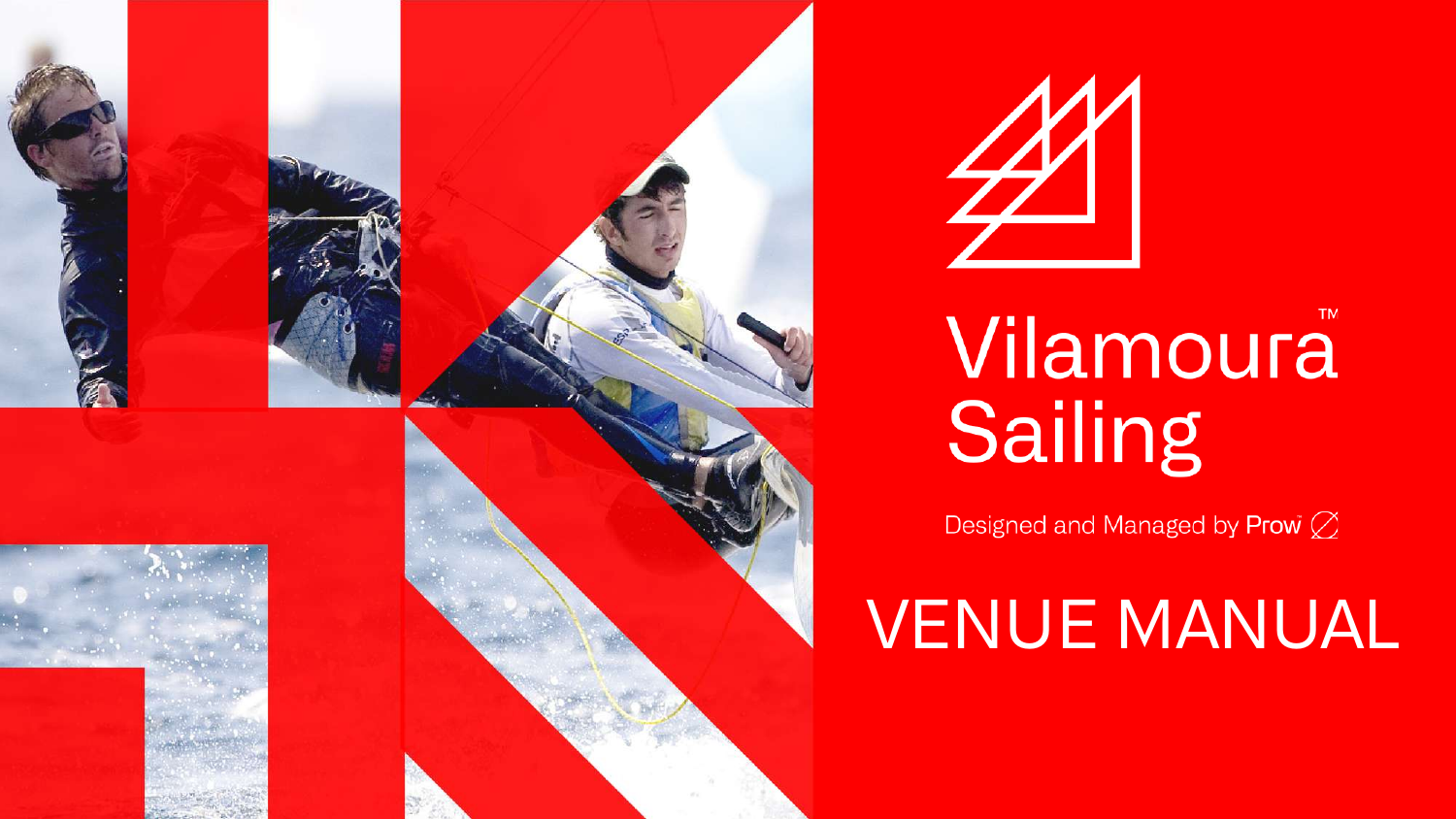### Welcome to Vilamoura



Designed and Managed by Prow  $\oslash$ 

This manual contains instructions and information to help you successfully navigate the Vilamoura Sailing Venue.

Please refer to the detailed Venue Map in this document to identify the "Zones" referenced throughout the manual.

Vilamoura Sailing staff will provide you all the logistic support during your stay.





GPS N37o076289 | W08o124435.



Please drive to the Marina security check point (24 hours service). Inform security staff that you are coming to Vilamoura Sailing Centre.

If you arrive within working hours (9:00am to 17:00pm):

- Check-in with the Staff of Vilamoura Sailing in our Office (Zone 6).
- You will be assigned : a parking area for your trailer and boats and a mooring for your coach boat in Pier "R".

If you arrive outside the working hours:

- The Marina security staff will give you access to the boat park. Leave your gear and we will do the registration the following day.
- If you require any further assistance, please contact us:

Mobile and WhatsApp | + 351 910 099 217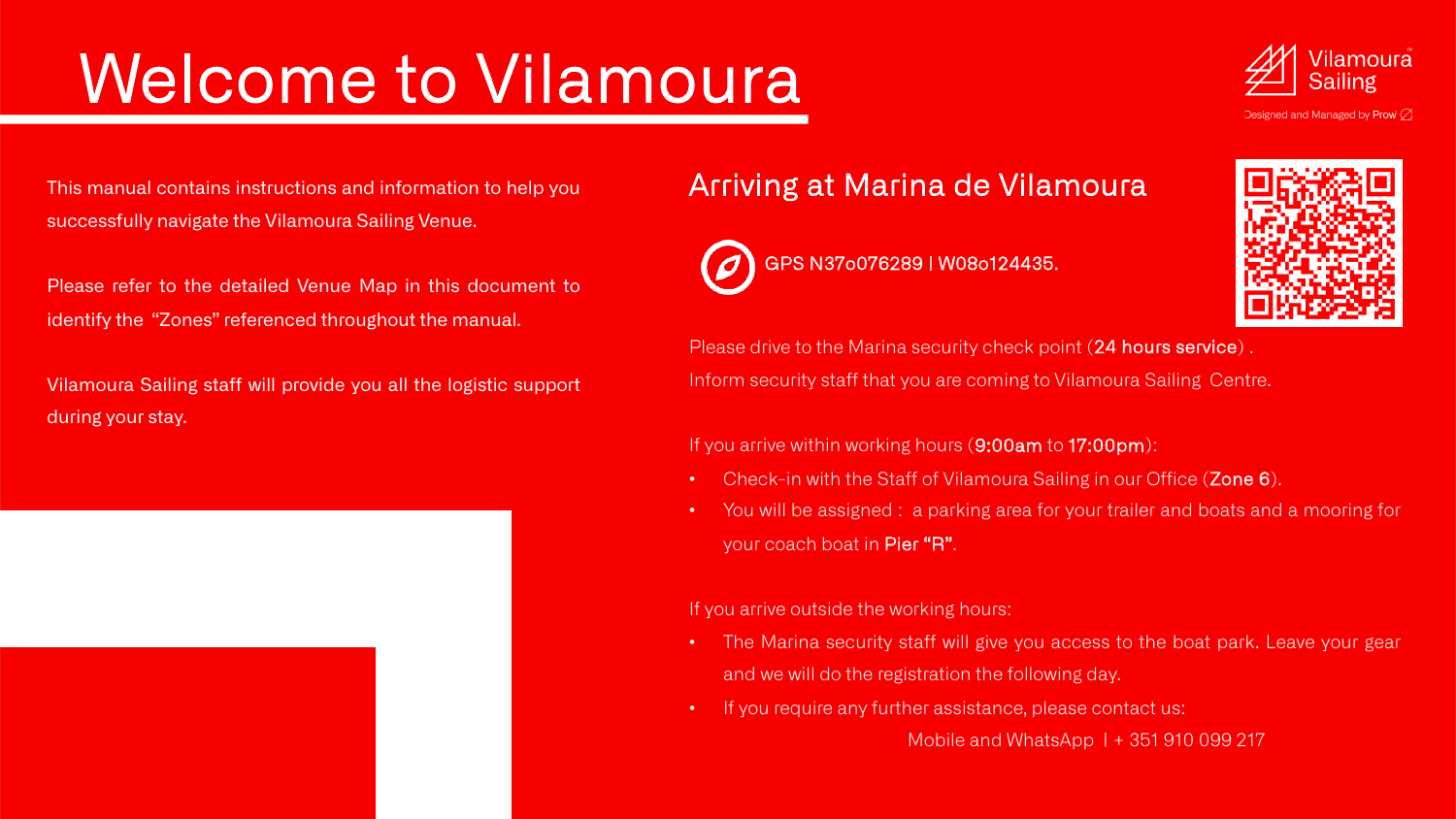

#### **Vilamoura Sailing Access**

Club House | Jury Rooms | Conference Room

- **Race Office**
- **Notice Board**
- **Changing Rooms | Showers | Toilets**
- **Vilamoura Sailing Office**
- Measurements Area
- Crane
- Slipway
- **Boat Park**
- $\bf (11)$ **Car and Trailer Park**
- Vilamoura Sailing Moorning Pier (R)  $(12)$
- $(13)$ **Fuel Station | Water Shuttle Service**
- $(14)$ **Restaurant | Bar**
- **Evacuation Point EP**

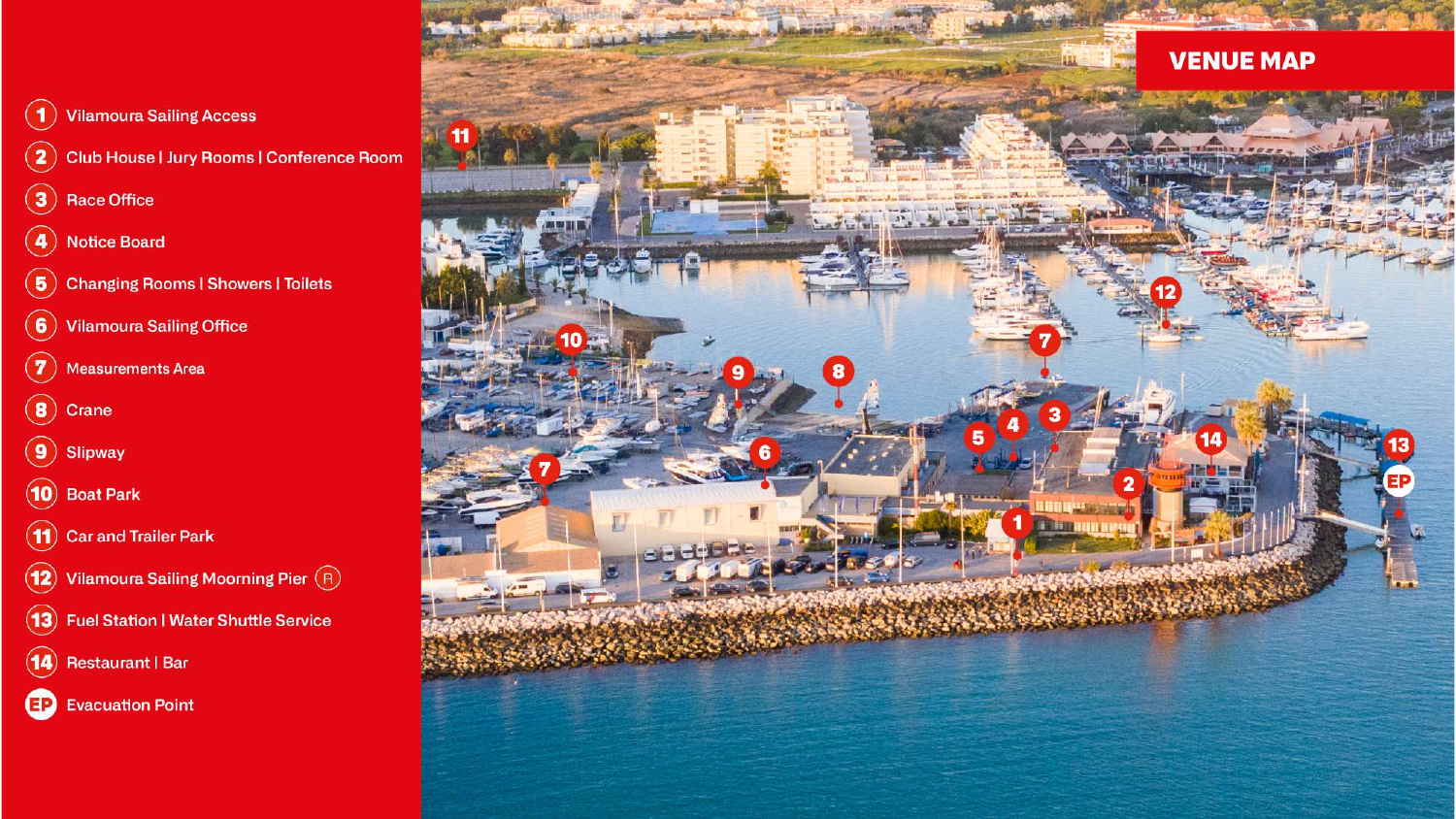### Marina de Vilamoura

#### **ACCESS: WITH TRAILERS AND BOATS**

Upon your arrival to Vilamoura Sailing Centre, (**Zone 1**), security will tag your trailers and boats and allow you access to the boat park (**Zone 10**).

#### **ACCESS: WITH VEHICLES**

Once you register with Vilamoura Sailing you may request an access card to the Marina de Vilamoura. The card gives access the Marina Car Parking areas .

#### **CRANE SERVICES**

The crane service is available on week days from **9:00** to **17:00**. Special services may be arranged.

#### **MOORINGS**

Your RIB mooring will be on **Pier "R"** (romeo), the berth number will be assigned on registration.

#### **INTERNET**

Free all over the Marina area.

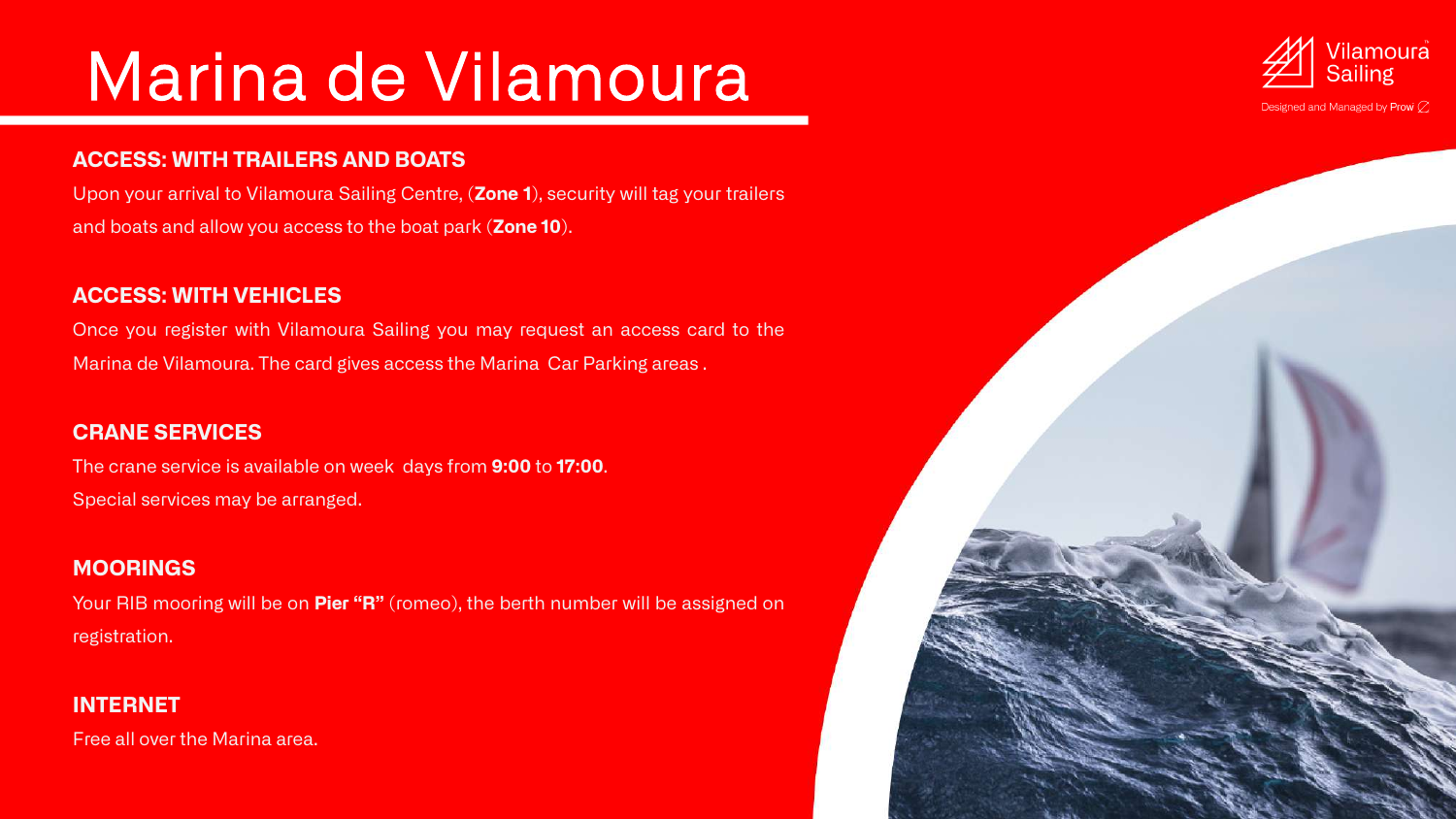### Registration

#### TEAMS AND SAILORS

All teams shall register on arrival.

#### At registration we will require :

- Names, ID's and contacts of all you team members ( Sailors, Coach's and support staff )
- Dates of arrival and departure
- Emergency contacts

#### Once registered you will be given access to:

- All Vilamoura Sailing Centre services and assistance
- Boat Park
- Car and trailer park
- Marina de Vilamoura facilities ( Changing rooms, WC, conference rooms etc. ).
- Gym | Cross Fit Box

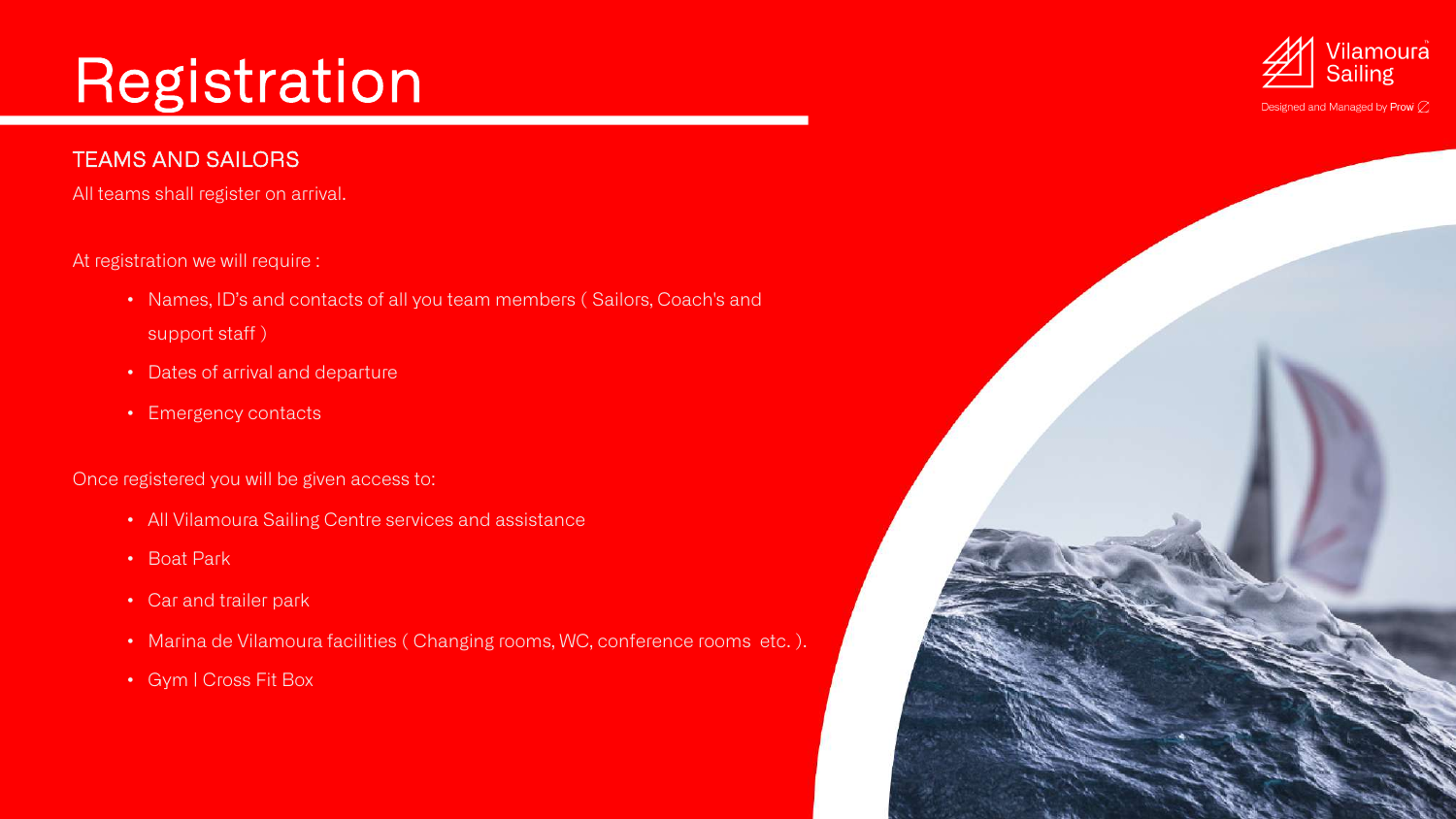### Emergency Protocol ASHORE

- The Coach or a team member identifies the situation and clearly assesses the risk.
- The Coach or a team member immediately informs Vilamoura Sailing, through VHF Channel 69, of there exact location.
- The Coach or a team member remains with the victim(s) until the arrival of the emergency services, triggered by Vilamoura Sailing.
- The Coach or a team member shall accompany the victim(s) and the emergency services on the evacuation process .
- The Coach or a team member should, if possible, carry the ID documents of the victim(s).
- Emergency services will decide the course of action and where to evacuate the victim(s) if necessary.

### **EMERGENCY CHANNEL** VHF-69

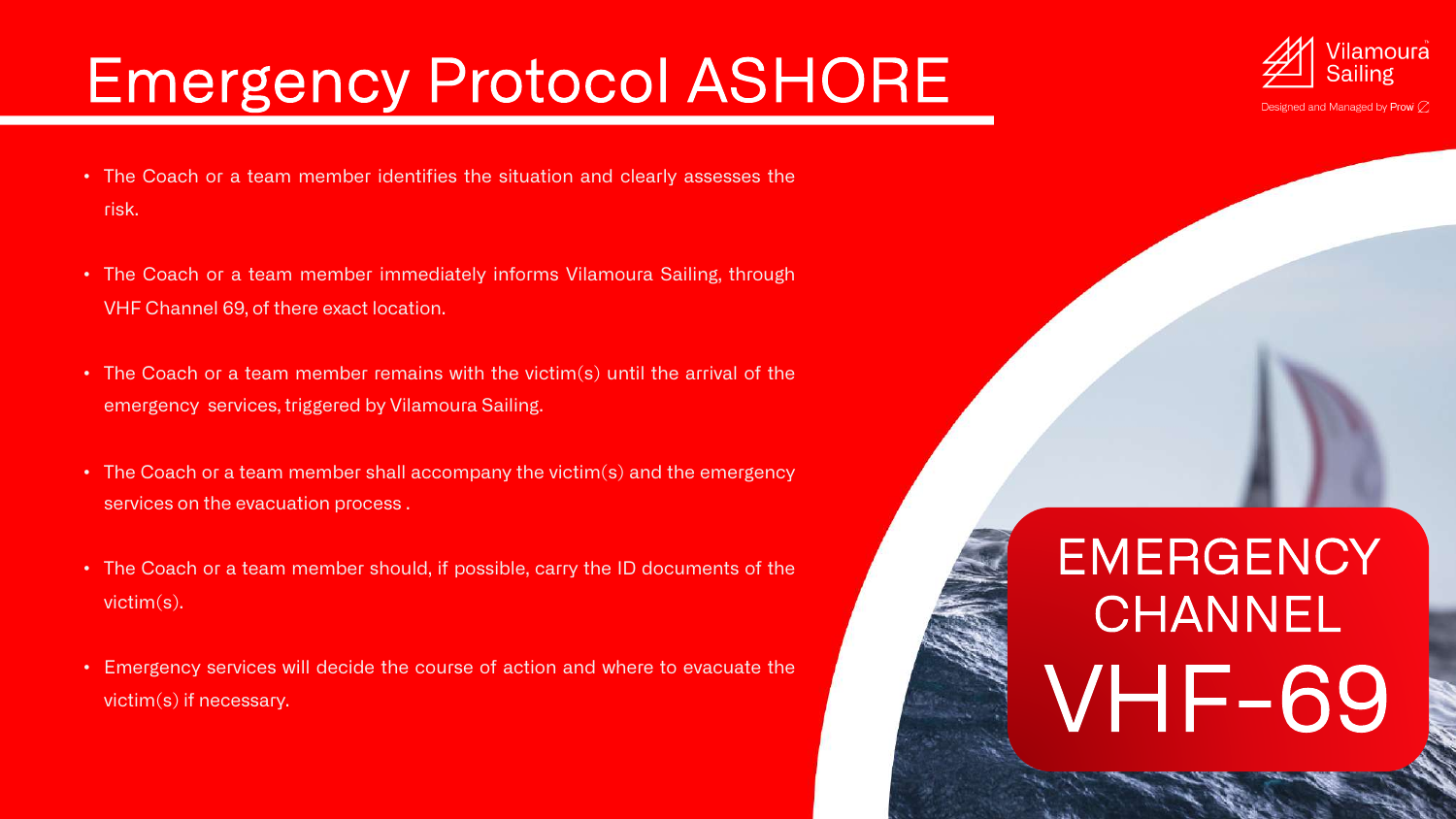### Emergency Protocol AT SEA

### During the regular activity of Vilamoura Sailing Centre

- The Coach or rescue team at Sea identifies the situation and clearly assesses the risk.
- The Coach or rescue team at sea immediately informs Vilamoura Sailing, where the activity of the athletes involved in the incident takes place, through VHF Channel 69.
- The Coach or rescue team stabilizes the victim(s) in the Motorboat and initiates the evacuation to the evacuation point ( EP in Venue Map ).
- The Coach or a team member remains with the victim(s) until the arrival of the emergency services, triggered by Vilamoura Sailing.
- The Coach or a team member shall accompany the victim(s) and the emergency services on the evacuation process .
- The Coach or a team member should, if possible, carry the ID documents of the victim(s).
- Emergency services will decide the course of action and where to evacuate the victim(s) if necessary. www.vilamourasailing.com



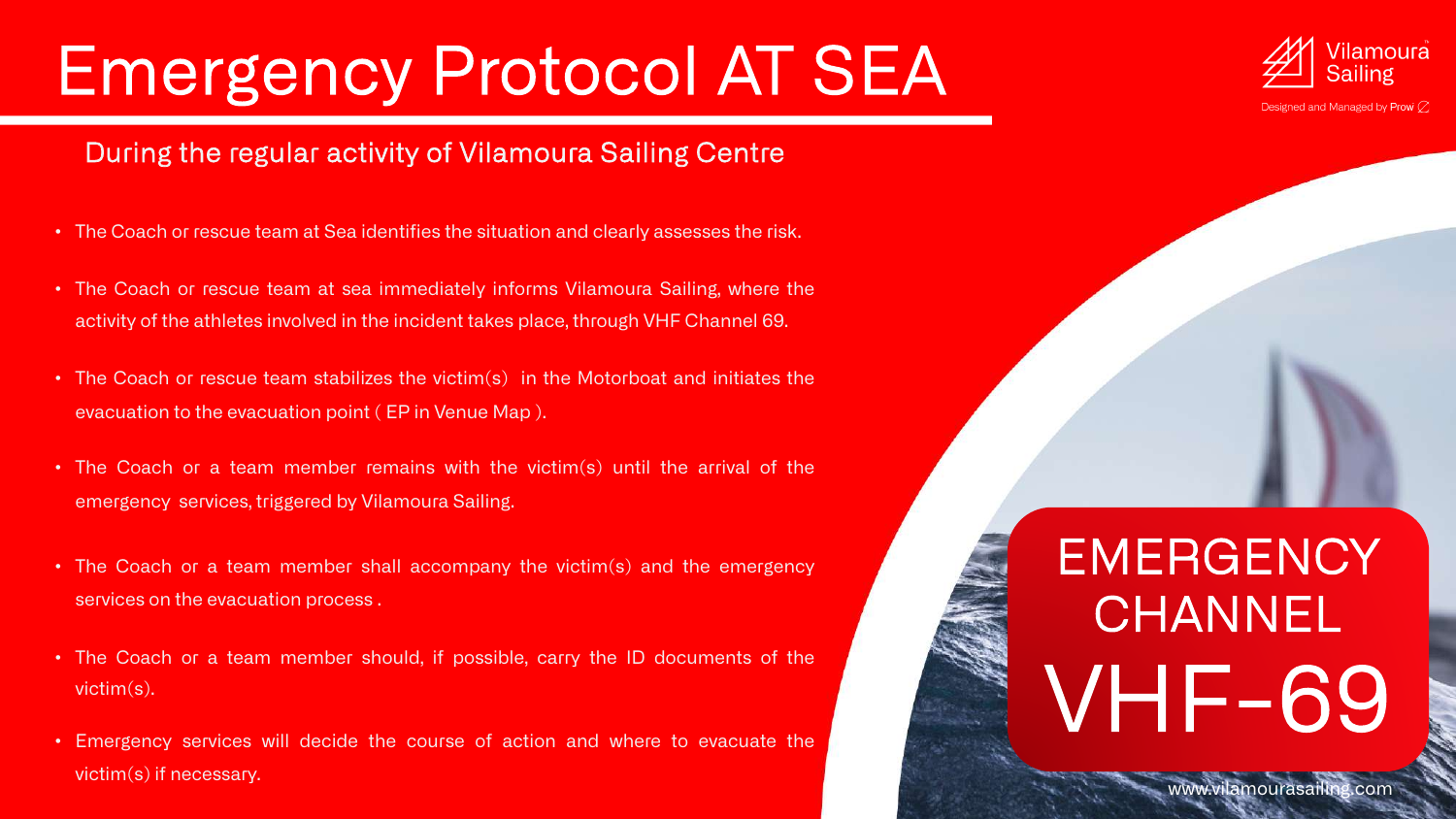## Emergency Protocol AT SEA

### During Sailing Events

- The Coach or Rescue Team on the water identifies the situation and clearly assesses the risk.
- The Coach or Rescue Team immediately informs the President of the Race Committee of the Race Area, in which the activity of the sailors involved in the incident takes place, through VHF Channel assigned to the respective Race Area.
	- The VHF Channel will be published in the Sailing Instructions and posted on the Official Notice Board.
- The Coach or Rescue Team stabilizes the victim(s) in the Motorboat and initiates the evacuation to the evacuation point ( **EP** in Venue Map ).
- The Coach or a team member remains with the victim(s) until the arrival of the emergency services, triggered by Vilamoura Sailing.
- The Coach or a team member shall accompany the victim(s) and the emergency services on the evacuation process .
- The Coach or a team member should, if possible, carry the ID documents of the victim(s).
- Emergency services will decide the course of action and where to evacuate the victim(s) if necessary.